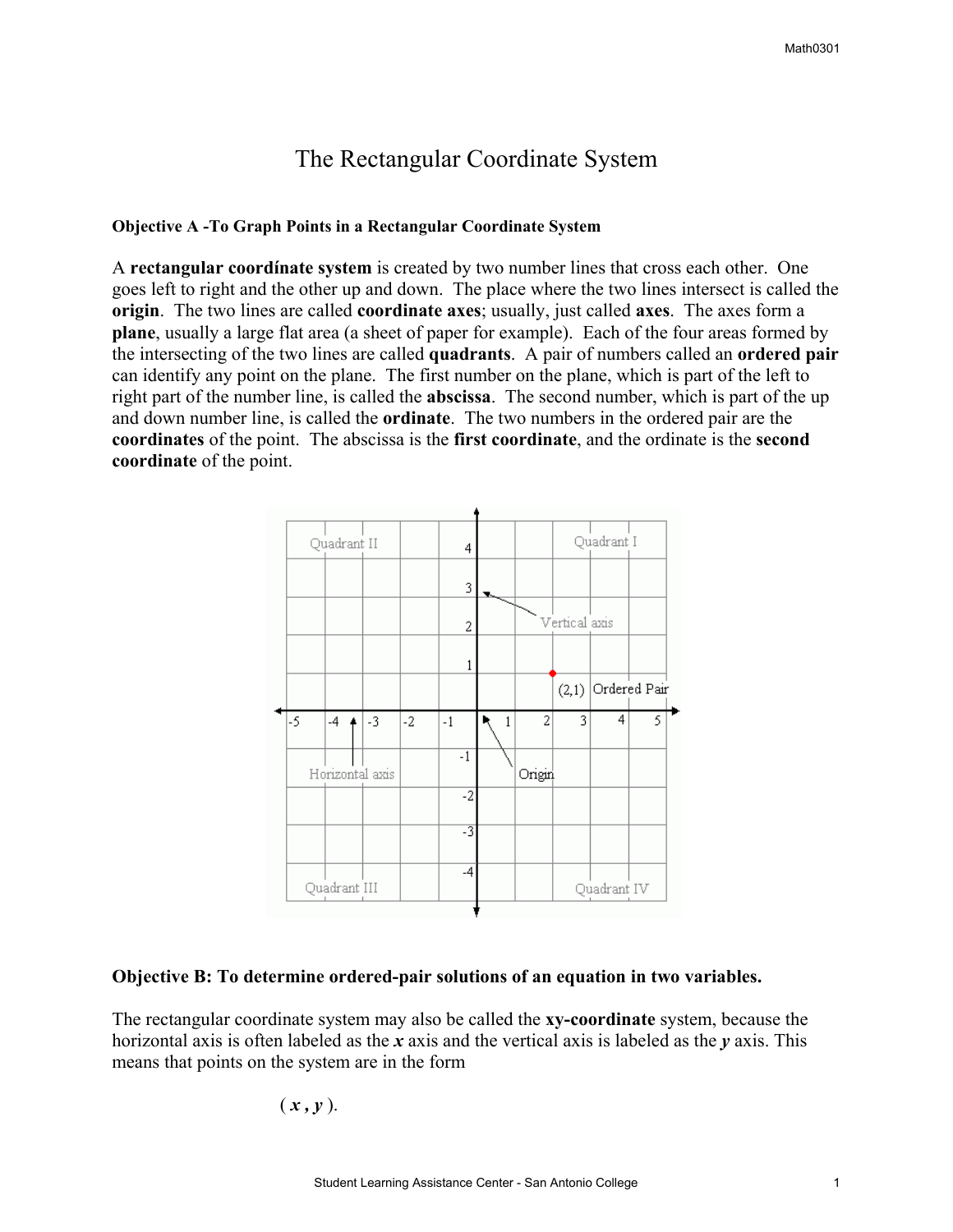Solutions for equations in two variables may be found by substituting a value for one variable after isolating the other.

## **EXAMPLE:** Is  $(-3, 7)$  a solution of  $Y = -2x + 1$ ?

 $Y = -2X + 1$  $7 = -2(-3)+1$  Substitute in the values for **x** and **y**  $7^{\frac{7}{2}}$  6+1  $7 = 7$ 

Therefore,  $(-3, 7)$  is a solution of Y =  $-2X + 1$ 

There exist many other possible solutions to this problem. When they are graphed they will make a line composed of a series of points.

## **NOTE: DO NOT "CONNECT THE DOTS" UNLESS YOU ARE TOLD TO CONSIDER ALL OF THE VALUES BETWEEN TWO POINTS !!**

### **EXAMPLE:** Graph the ordered pair solutions of  $y = -2x + 1$  when  $x = -2, -1, 0, 1,$  and 2.

Substitute the values of x into the equation to generate values of y to create the set of ordered pairs.

| X    | $y=-2x+1$    |      | (x, y)   |
|------|--------------|------|----------|
| $-2$ | $y=-2(-2)+1$ |      | $(-2.5)$ |
| $-1$ | $y=-2(-1)+1$ |      | $(-1,3)$ |
|      | $y=-2(0)+1$  |      | (0,1)    |
|      | $y=-2(1)+1$  | $-1$ | $(1,-1)$ |
|      | $y=-2(2)+1$  | $-3$ | $(2,-3)$ |